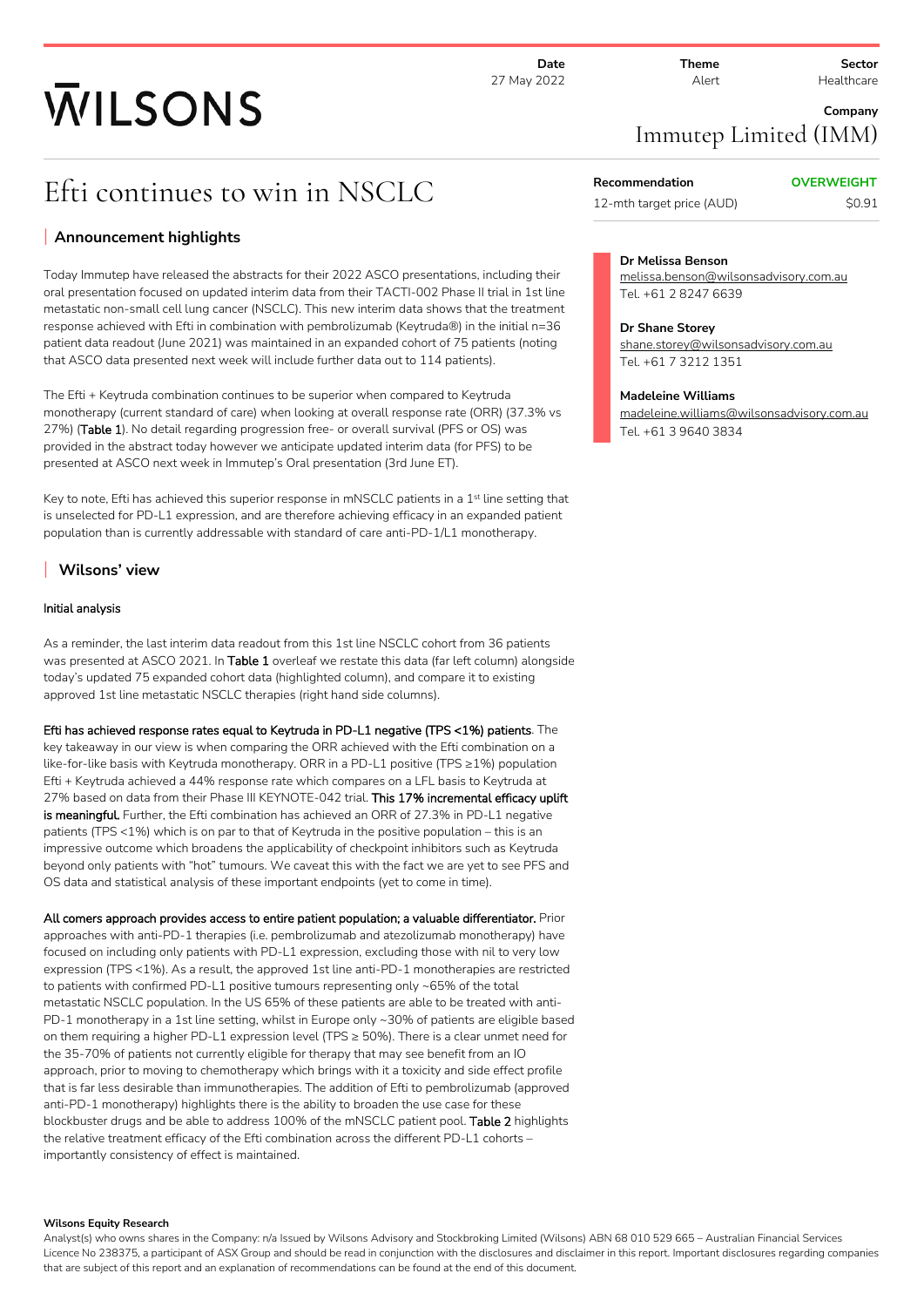|                             | $Efti +$<br>pembrolizumab    | Efti +<br>pembrolizumab                 | Pembrolizumab Atezolizumab |                     | Pembro+<br>chemo    | Nivolumab +<br>ipilimumab |                  | Platinum-based Chemo (SOC) |                          |
|-----------------------------|------------------------------|-----------------------------------------|----------------------------|---------------------|---------------------|---------------------------|------------------|----------------------------|--------------------------|
| <b>Targets</b>              | APC activator +<br>Anti-PD-1 | APC activator+<br>Anti-PD-1             | Anti-PD-1                  | Anti-PD-L1          | Anti-PD-1+<br>chemo | Anti-PD-1+<br>Anti-CTLA-4 |                  |                            |                          |
| <b>FDA approval</b>         |                              |                                         | April 2019                 | May 2020            | Oct 2018            | May 2020                  |                  |                            |                          |
| Study                       | <b>TACTI-002</b><br>Part A   | <b>TACTI-002</b><br>Part A<br>extension | Keynote-042                | IMpower110          | Keynote-407         | Checkmate-<br>227         | Keynote-<br>042  | Keynote-<br>407            | IMpower110               |
| Phase                       | Ш                            | Ш                                       | Ш                          | Ш                   | Ш                   | Ш                         | Ш                | Ш                          | Ш                        |
| <b>Therapy Line</b>         | 1 <sup>st</sup>              | 1 <sup>st</sup>                         | 1 <sup>st</sup>            | 1 <sup>st</sup>     | 1 <sup>st</sup>     | 1 <sup>st</sup>           | 1 <sup>st</sup>  | 1 <sup>st</sup>            | 1 <sup>st</sup>          |
| n                           | 36                           | 75                                      | 637                        | 277                 | 278                 | 583                       | 637              | 281                        | 277                      |
| Demographics (% male)       | 69%                          | <b>NR</b>                               | 71%                        | 71%                 | 79%                 | 67%                       |                  | 84%                        | 70%                      |
| Median age                  | 69                           | <b>NR</b>                               | 63                         | 64                  | 65                  | 64                        | 63               | 65                         | 65                       |
| % current/former smoker     | 94%                          | <b>NR</b>                               | 78%                        | 87%                 | 92%                 | 85%                       | 78%              | 93%                        | 87%                      |
| <b>PD-L1TPS &lt;1%</b>      | 23%                          | 29%                                     | nil                        | nil                 | 34%                 | 32%                       | nil              | 35%                        | nil                      |
| <b>TPS 1-49%</b>            | 46%                          | 31%                                     | 53%                        | 61%                 | 37%                 | 33%                       | 53%              | 37%                        | 65%                      |
| TPS $\geq 50\%$             | 31%                          | 29%                                     | 47%                        | 39%                 | 26%                 | 35%                       | 47%              | 26%                        | 35%                      |
| <b>Median PFS</b>           | 8.2 m                        | <b>NR</b>                               | 5.4 m                      | 5.7 <sub>m</sub>    | 6.4 m               | 7.2 <sub>m</sub>          | 6.6 <sub>m</sub> | 4.8 m                      | 5.5 <sub>m</sub>         |
| HR (for progression)        | $\sim$                       | $\sim$                                  | $1.07$ , $p > 0.05$        | 0.77                | $0.56$ , $p<0.001$  | 0.79                      | $\sim$           | $\blacksquare$             | $\overline{\phantom{a}}$ |
| <b>Median OS (months)</b>   | Not yet<br>reached           | Not yet<br>reached                      | 16.7m                      | 17.5 m              | 15.9 m              | 17.1 m                    | 12.1m            | 11.3 $m$                   | 14.1 m                   |
| HR (for death)              | $\blacksquare$               | $\sim$                                  | $0.81$ , $p=0.0018$        | $0.83$ , $p > 0.05$ | $0.64$ , $p<0.001$  | 0.73                      | $\sim$           | $\sim$                     | $\sim$                   |
| DoR median                  | >13 m                        | Not yet reached                         | 20.2 m                     | not estimatable     | 7.7 <sub>m</sub>    | 19.6 <sub>m</sub>         | 8.4m             | 4.8 <sub>m</sub>           | 5.7 <sub>m</sub>         |
| <b>ORR</b>                  | 36%                          | 37%                                     | 27%                        | 29%                 | 58%                 | 33%                       | 27%              | 38%                        | 32%                      |
| Response criteria           | <b>iRECIST</b>               | <b>iRECIST</b>                          | RECIST v1.1                | RECIST v1.1         | RECIST v1.1         | RECIST v1.1               | RECIST v1.1      | RECIST v1.1                | RECIST v1.1              |
| <b>Adverse Events (AEs)</b> |                              |                                         |                            |                     |                     |                           |                  |                            |                          |
| <b>Discontinuation AEs</b>  | $3.5\%$ #                    | 17%                                     | 8%                         | 6%                  | 23%                 | 18%                       | 7%               | 12%                        | 16%                      |
| Grade ≥3 AEs                | 50%#                         | <b>NR</b>                               | 18%                        | 34%                 | 70%                 | 33%                       | 41%              | 68%                        | 57%                      |
| Treatment related death     | 0%                           | <b>NR</b>                               | 2%                         | 4%                  | 4%                  | $1\%$                     | 2%               | 2%                         | 4%                       |

#### **Table 1. Comparison of Efti vs other checkpoint inhibitors vs SOC in 1st line metastatic NSCLC^**

ANote this is not an exhaustive list of all approved IO combinations and drugs; simply a summary of interesting trial predicates and comparisons.

For trials with PD-L1 subgroups, the most inclusive dataset is shown (i.e. all PD-L1 levels) to make most comparable to TACTI-002 data. i.e. for some IO higher OS *data was found in TPS>50% groups etc.*

*NR = not reported. # total TACTI-002 population (includes HNSCC).*

ORR is shown as the blnded independent central review values, not investigator assessed. \* HR when compared to chemotherapy arm.

Source: Immutep, Wilsons, clinicaltrials.gov, PubMed.

| Table 2. Efficacy responses by PD-L1 subgroup |                                |            |            |  |  |  |  |  |  |
|-----------------------------------------------|--------------------------------|------------|------------|--|--|--|--|--|--|
| PD-L1subgroup                                 | <b>Proportion</b><br>of cohort | <b>ORR</b> | <b>ORR</b> |  |  |  |  |  |  |
| n                                             |                                | 75         | 36         |  |  |  |  |  |  |
| All (unselected)                              | 100%                           | 37%        | 36%        |  |  |  |  |  |  |
| $<$ 1% TPS                                    | 29%                            | 27%        | 27%        |  |  |  |  |  |  |
| $\geq$ 1% TPS                                 | 67%                            | 44%        | 44%        |  |  |  |  |  |  |
| $< 50\%$ TPS                                  | 67%                            | 32%        | 32%        |  |  |  |  |  |  |
| $\geq 50\%$ TPS                               | 29%                            | 55%        | 54%        |  |  |  |  |  |  |

**Response consistency maintained**. The responses across different PD-L1 subgroups with Efti + Keytruda (pembrolizumab) remain consistent when comparing the n=36 patient data (2021 – right hand column) to that reported in today's updated n=75 patient data set. As a reminder, in the PD-L1 negative population (TPS <1%) we saw a 4.1month PFS which is impressive in this cohort with so called "cold" tumours. The ORR data today supports the likely preservation of this PFS response.

Source: Immutep, Wilsons.

**Investment case rests on Efti expanding the addressable market for leading IO blockbusters – this data continues to support**. The data presented continues to support the thesis that Efti's value lies in its ability to expand the existing addressable market for blockbuster anti-PD-1 therapies such as Keytruda (FY21 US\$17B sales) by up to 35%, in the second largest cancer indication globally.

**Strengthened fundamentals not reflected in share price**. The validation of LAG-3 as a novel immune checkpoint target in March with Bristol Myer's Squibb's relatlimab in March of this year only further validates Immutep's approach to the IO space and de-risks their portfolio. Market conditions have been such that pre-commercial biotech has been hit in sell-offs, with Immutep no exception. On a fundamental basis Immutep are in the strongest position they have ever been with a unique and comprehensive portfolio of assets in development focused on the newest approved immuno-oncology target – LAG-3 – the first new target to be approved since 2016. Also, at a time with other IO target hopefuls, TIGIT, have run aground driving pharma to re-evaluate their pipelines and investments to other targets such as LAG-3. Further to this, Immutep now have strengthened data in their NSCLC program which presents the largest commercial market opportunity for IMM and currently accounts for 58% of our risked valuation.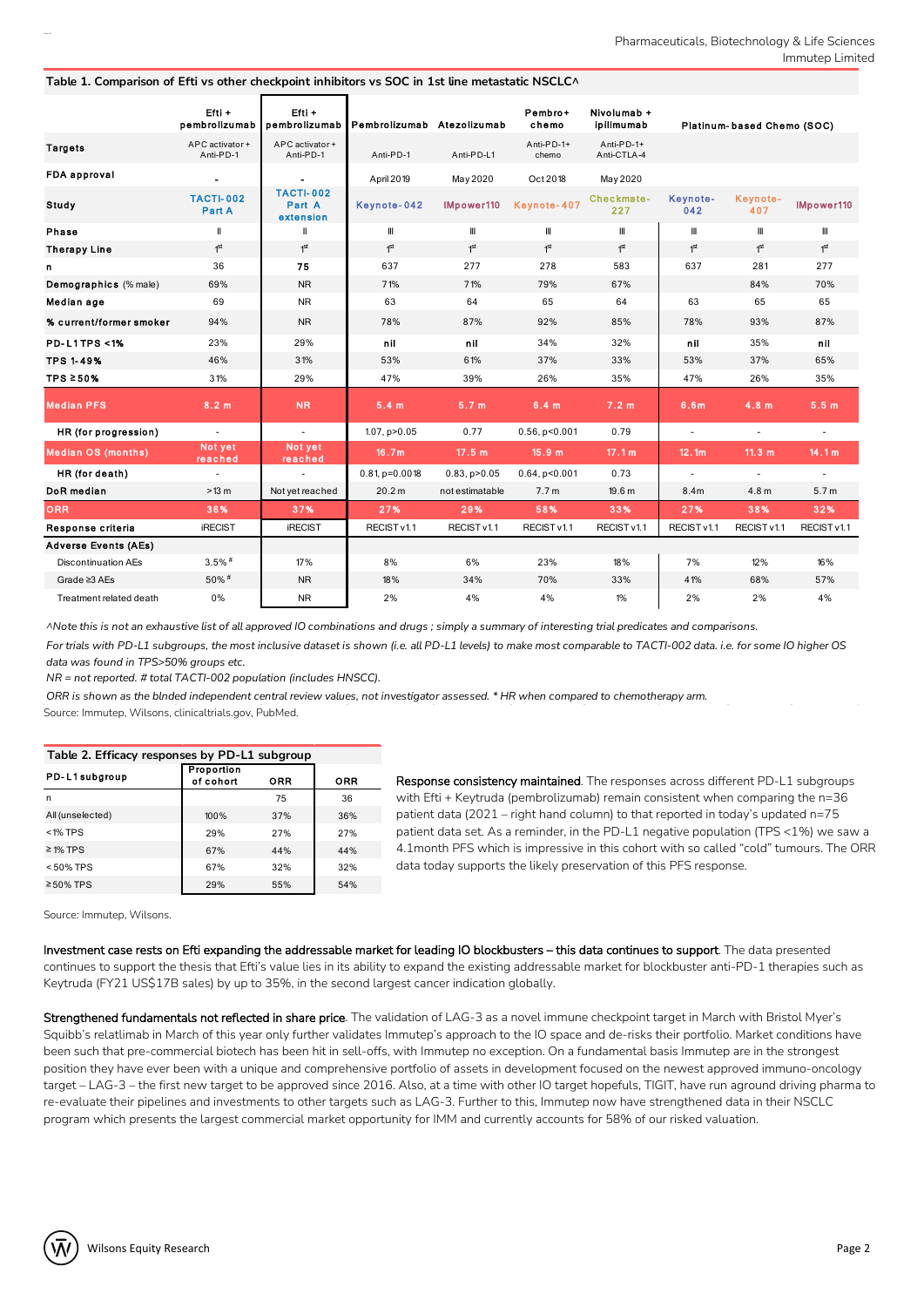#### **Earnings implications**

None.

#### **Investment view**

We maintain our **OVERWEIGHT recommendation on Immutep and \$0.91 per share risked price target**, which is comprised of a SOTP focused on their Efti programs in a) metastatic breast cancer \$0.30/share, b) HNSCC \$0.09/share, and c) NSCLC \$0.53/share. Our unrisked PT remains at \$2.33 per share.